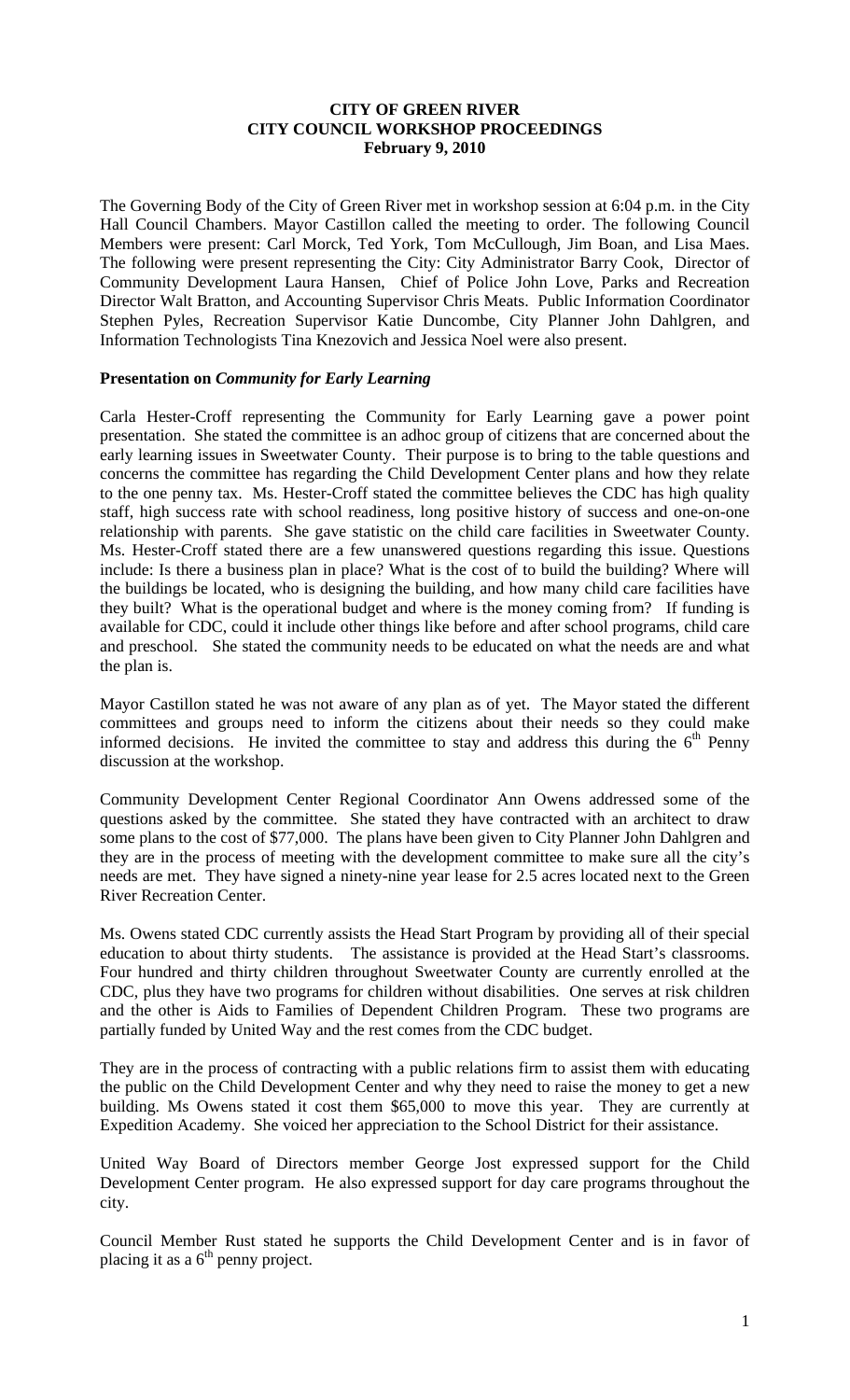### **On Line Website Design Demonstration**

Information Technologists Jessica Noel and Tina Knezovich gave a brief demonstration on the new city website. Ms. Kenezovich stated they have been working on this project for the past year. The website should be up and running on March 19, 2010.

Council Member Boan expressed his support for the project and also stated it would be a good tool to communicate with the public.

### **Flaming Gorge Scenic Byways Committee**

City of Green River Chamber of Commerce Director Janet Hartford and Dave Hanks with the Chamber of Commerce for the City of Rock Springs updated council on the project. Ms. Hartford stated they have been working on this project with the Utah side of the Flaming Gorge Scenic Byway for the past ten and half years. Their goal is for an All American Road Status which would bring in more tourism to Sweetwater County. Mr. Hanks stated that if they partner with the Utah side it would be easier to get the status of the All American Road. The new Visitor's Center that is going to be built in Green River will be a portal for the byway and the City of Rock Springs is also building a visitor's center which will also be a portal for the byway.

Mr. Hanks reviewed the quarter management plan and what it would take to coordinate with the many entities to complete the project. They have received a \$33,000 grant to update the management plan. They are requesting \$1,000 from the City of Green River to hire a coordinator to help update the quarter management plan. He stated they cannot use the grant funds for the coordinator.

Council Member McCullough suggested placing the request on the February  $16<sup>th</sup>$  Council Agenda.

#### **Fire Department Annual Report**

Fire Chief Mike Kennedy gave an overview of the Fire Departments activities and incidents responded to in 2009. He stated the Fire Department responds to several locations within the county between mile marker 57 to mile marker 95 and assists the Castle Rock Ambulance when needed. They also assist in Manila, Utah. Mr. Kennedy gave statistics on training time and the number of response calls.

Council Member McCullough expressed appreciation to the department and stated they are a loyal and much needed department.

#### **Urban Renewal Agency**

Ms. Hansen summarized the three hour long workshop between the URA and the Main Street Board that took place on January 29, 2010. She stated it was a very productive workshop.

She summarized the following are key points from the workshop:

- 1. The Urban Renewal Area was not adopted and defined by Resolution as required by State Statute. It was adopted by Ordinance but still requires a resolution.
- 2. Under what part of State Statute does "design review" fall under?
	- Urban Renewal Project" closest match.
- 3. "Urban Renewal Projects" have specific statutory procedures that were not followed.
	- Must have an Urban Renewal Area designated by Resolution not completed.<br>■ Must have an Urban Renewal Plan that has gone through required procedures Must have an Urban Renewal Plan that has gone through required procedures (P&Z review, public hearings, etc.) – not completed. The Community Revitalization Plan was adopted by the City Council but the Planning and Zoning Commission did not review at a public hearing, nor did the Council.
	- Urban Renewal Projects must have public hearing not completed.

After discussion of the issues, six different paths to correct the URA issues were outlined. In addition, one extra path was proposed. The parts are as follows:

- 1. Leave it alone and do nothing based on attorney advice, this is not really an option.
- 2. Dissolve the URA if it is determined that the need for it does not exist.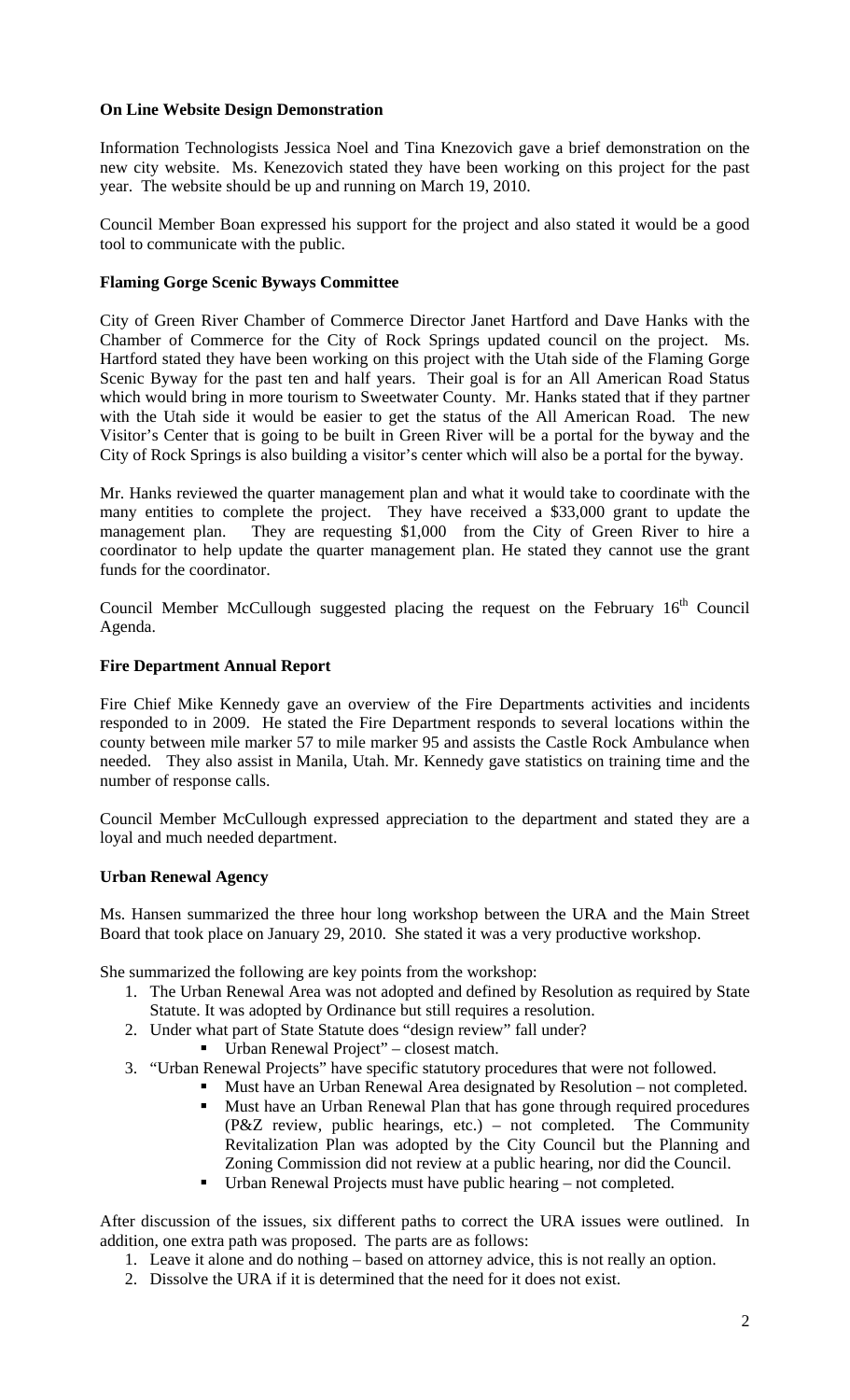- After a discussion of the benefits of the Urban Renewal Agency (if performing as outlined by State Statute), it was unanimously agreed that the Urban Renewal Agency should still exist but should be reformed to perform the duties outlined by State Statutes rather than function only as a design review board.
- 3. Keep the URA as a separate board but start over repeal design review and start over with correct URA responsibilities.
- 4. Keep URA but merge with Main Street repeal design review and start over with correct URA responsibilities
- 5. Dissolve URA and create Downtown Development Agency from the ground up (as a separate board)
- 6. Dissolve URA and create DDA/Main Street.
- 7. Option presented at workshop Merge Main Street with Future's Inc.

After reviewing the pros and cons of various options, individual input was given by each person in attendance Option 3 received the most votes. Option 4 and Option 7 tied for second.

The course of action that was selected was to keep the URA as a separate board from Main Street, repeal the design review ordinance, and redevelop the URA as a board operating in the capacity that it should be under: which is working under redevelopment and revitalization and not design review. It was mutually agreed that there is still a need for design review, but the URA is not the board do it. Design review could be handled through overlay district and zoning codes.

Ms. Hansen stated that the URA operated at little to no expense, other than necessary office supplies and advertising costs. These costs are taken out of the Community Revitalization budget. The board should consist of five members, all of which are volunteers. The first URA meeting was held today. It was an extremely productive meeting and everyone was excited to start over and do things correctly. They started working on what are some smaller area they might want to focus on.

There was discussion regarding the design review and Ms. Hansen stated it would be handled through the zoning ordinance and recommendations from the P&Z Commission. She will work with the city attorney to repeal the current ordinance.

Council Member Boan expressed appreciation for the work the committee is doing.

## **Recycling Update**

Solid Waste Supervisor Linda Roosa gave an update on the City's recycling efforts. She presented a comparison worksheet showing the revenues and expenditures for the program. Ms. Roosa stated they have created a Recycling Task Force and are partnering with local businesses in Green River and Rock Springs to work together on labor costs and the exchanging work efforts. She mentioned the types of commodities currently being collected for recycling.

Ms. Roosa shared information on the baler they are interested in purchasing. The cost of the baler is \$20,000.

There was discussion regarding the transfer station and the cost of a new baler versus the used baler they are interested in buying.

Council Member McCullough stated this is a worthwhile request. Council Member Boan, Maes and the Mayor expressed support for the project.

## **Overland State Stampede Rodeo Parking Lot**

City Administrator Cook stated the rodeo committee had came to him requesting additional parking. He pointed out three options for consideration:

- 1 Pay for additional busing to transport people to the event and use existing parking. Fiscal Impact: Approximate \$2,000
- 2 Construct a new parking lot across the street Fiscal impact: \$89,000 plus cost for fencing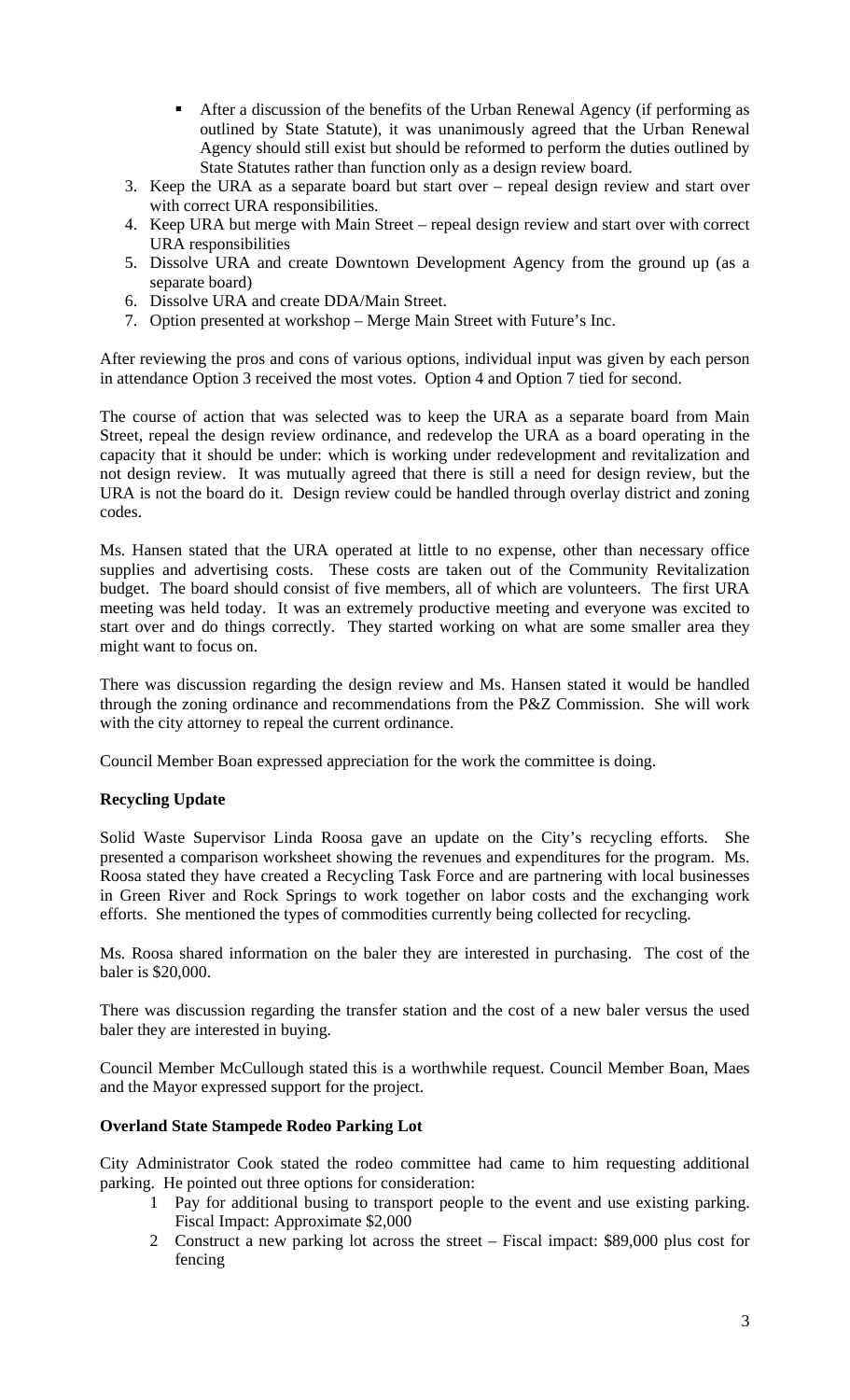3 Use the Fire Department training facility area. *The Fire Department is strongly against this option. Mr. Cook does not recommend this option as the area is no longer an overflow parking area for rodeo events, but is now a fenced-in training area for many different emergency programs.* Fiscal Impact: Cost for security at the training facility

Mr. Cook recommended using Option #1.

Overland Stage Stampede Committee Member John Holladay and Paul Hester stated people do not like to ride the bus. They are in favor of using the Fire Department training facility area. Mr. Hester suggested using the Search and Rescue to do the security. They stated they are not in favor of the city spending \$89,000 for a parking lot.

Fire Chief Kennedy expressed the training center is not a parking lot. The facility has fire hydrants and electrical services and he explained the liability issues. The area is not an acceptable parking lot because it has no parking blocks or curbing and in the past when the facility was used there was some damage, and trash was left on the property.

Numerous options were discussed. Council Member McCullough is not in favor of Option 2, but suggested the area be leveled and possibly graveled and fencing be installed. Council Member York concurred with Council Member McCullough except he did not feel a fence was necessary. Council Member Boan suggested moving the arena to a new location east of the horse corrals. This would eliminate parking problems. Council Member Maes suggested using magnesium chloride on the surface after it is graded. Council Member Rust stated there needs to be a fence because of liability issues. The Mayor stated he is also in favor of leveling the area.

Mr. Nelson stated that the crushed asphalt was used for the city alleys and they would need to install a fence or some sort of barrier to keep the spectator away from the sewer ponds.

## **Discussion on 6th Penny Capital Projects**

Mayor Castillon suggested the Council present the projects they want to include, as a package, to the County Commissions for placement on the ballot. He explained any facility paid for by the  $6<sup>th</sup>$  penny would be owned by the City. Therefore, if the CDC or Child Care facility is included, the city would own the building and would lease it to the child care entities.

Rachel Todd from the Green River Coop Preschool requested an update on the original request to locate with the Child Development Center Building to be located next to the Recreation Center. There was discussion on the past decision to lease the city property to CDC and not include the Green River Coop Preschool. Micki Pence explained they are required to have their own address and cannot be adjacent to another facility. She stated the playground cannot be used at the same time.

Mayor Castillon asked Council to list their preferences of projects to include for the  $6<sup>th</sup>$  penny Capital Projects. The projects are as follows:

- Council Member Rust: (1) Child Development Center, (2) Police Department Building
- Council Member York: (1) Police Department Building, (2) Child Development **Center**
- Council Member Maes: (1) Child Development Center, (2) Alternate Road, (3) Rodeo Arena Improvements
- Council Member Boan: (1) Community Center, (2) Police Department Building, (3) Child Development Center
- Council Member McCullough: (1) Infrastructure, (2)Recreation Center Expansion, (3) Service Road, (4) Child Development Center *as a Stand Alone Request*